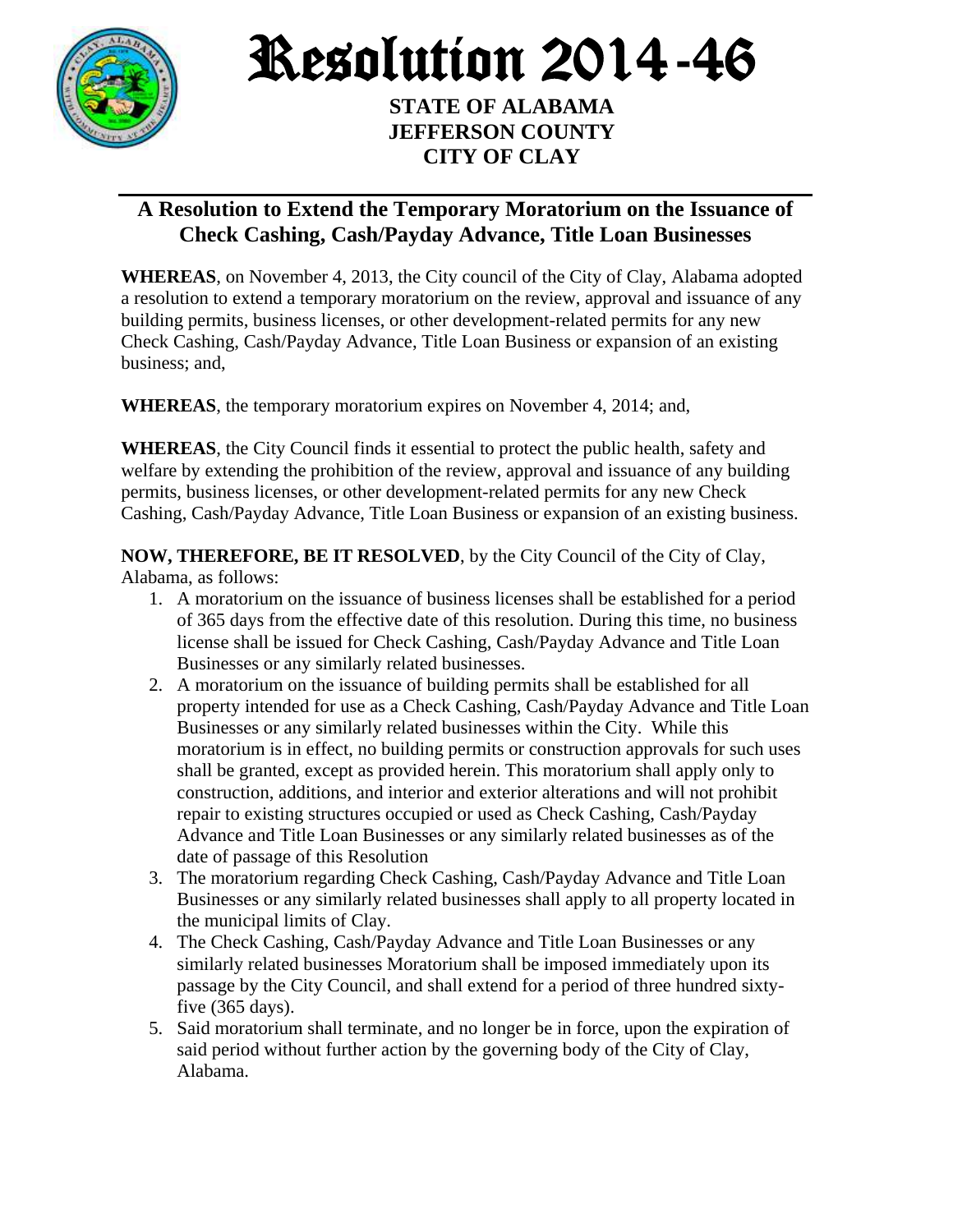

Resolution 2014-46 Continued

6. If any portion of this ordinance/resolution is found to be invalid, it is the intention of the City Council that the remaining provisions of the ordinance/resolution be severed from the invalid provisions and remain in full force and effect.

**ADOPTED AND APPROVED**, this 3 rd Day of November, 2014.

\_\_\_\_\_\_\_\_\_\_\_\_\_\_\_\_\_\_\_\_\_\_\_\_\_\_\_\_\_\_\_\_\_\_ **Attest**: \_\_\_\_\_\_\_\_\_\_\_\_\_\_\_\_\_\_\_\_\_\_\_\_\_\_\_\_

Charles K. Webster Ronnie Dixon Mayor City Manager